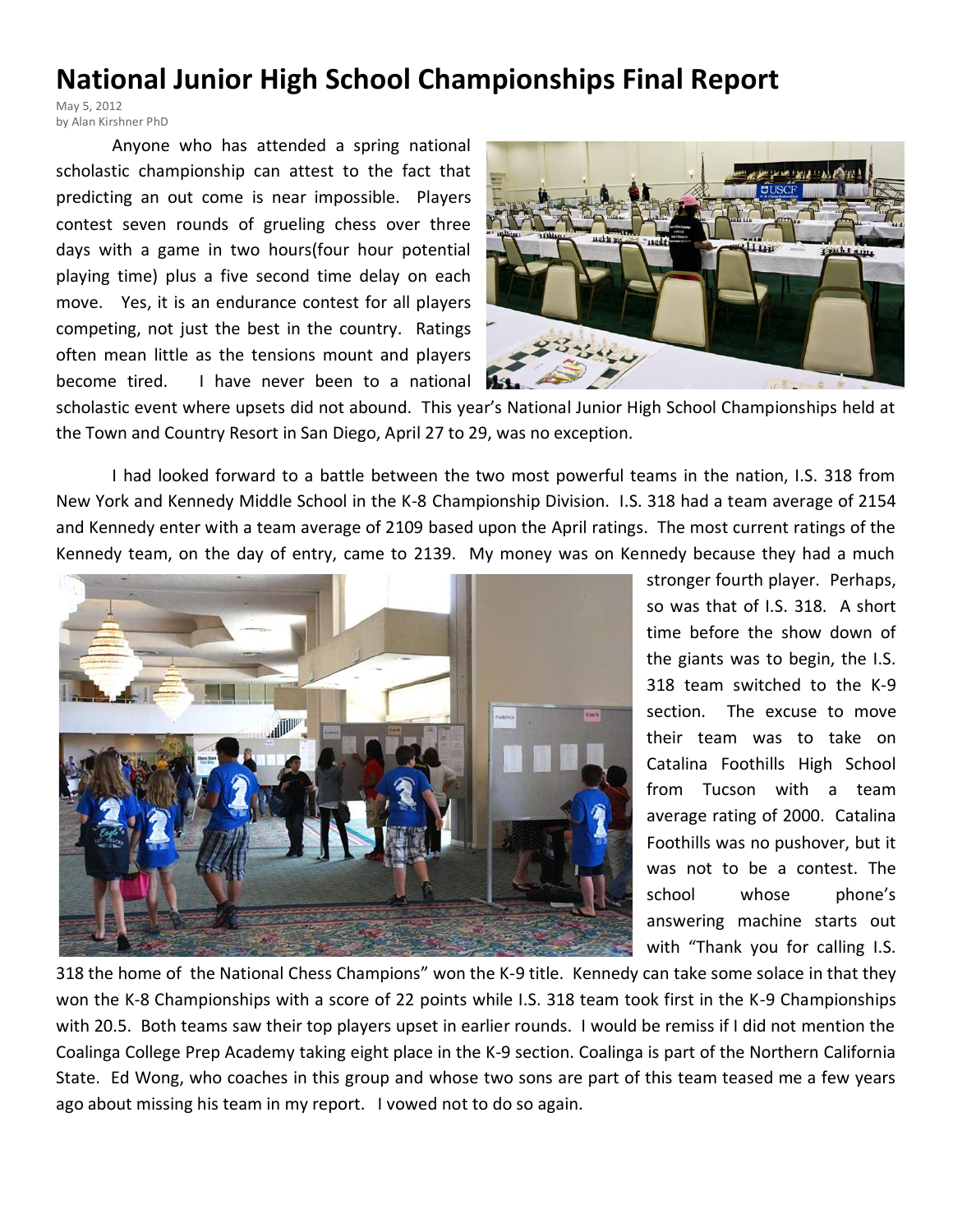Horner Junior High School of Fremont took a second in the K-8 Championships. Up until this year only one Northern California team had won the championship K-8 division--Hopkins Junior High School of Fremont in 1996. Hopkins in those years drew their students from two of the strongest teams in Northern California, Mission San Jose and Weibel Elementary Schools. Two of the scoring players on the Hopkins team came from Weibel and two from Mission San Jose. Today, the Weibel students go to Horner. This year, 2012, Northern California Junior High School



chess team took both first and second in a championship section—Kudos.

In all national scholastic championships there are a number of rating sections. Teams do compete, but they are not allowed to use the title Champion if they win. This title is reserved for the winners of the Open Division. A few Northern California teams did receive team trophies in these other divisions. Weibel Elementary School took a fourth in the K-8 Under 1000 rating group. Weibel was a half point out of first after round 6 and they fell to the same thing that has plagued them for a few years now—an inability to do well in round seven. They finished 1.5 points out of first. Redwood Middle School obtained an eleventh place trophy in this K-8 Under 1000 group. This group had 21 teams in competition. Only two of which had less than four players. You can compete with two person teams, but obviously the odds are against being able to get a top score with the strong four player teams. In the K-9 Under 1250 rating group Weibel placed sixth. One other Northern California team was listed in this section, but they only had two players. St. Mark's School of San Rafael finished 15.

In the K-9 Championship section only Colin Chow of Sutter Middle School in Folsom brought home an individual trophy—seventh place.

With the I.S. 318 top player moving over to K-9 the odds were in favor of at least one of the Kennedy players returning to Cupertino as a National Champion from the K-8 Open. This did not come to pass due to unexpected loses by the Kennedy players. However, Udit Iyengar did tie for third. Kesav Viswanadha tied for sixth along with Cameron Wheeler. Also tied for sixth with 5.5 points was Daniel Ho of Horner and Gabriel James Bick of Davis Waldoff. Neil Apte of Kennedy, Allan Beilin of North Star Academy (Redwood City) and Art Zhao of St. Mark's School (San Rafael) brought home trophies tied for the fourteenth spot.